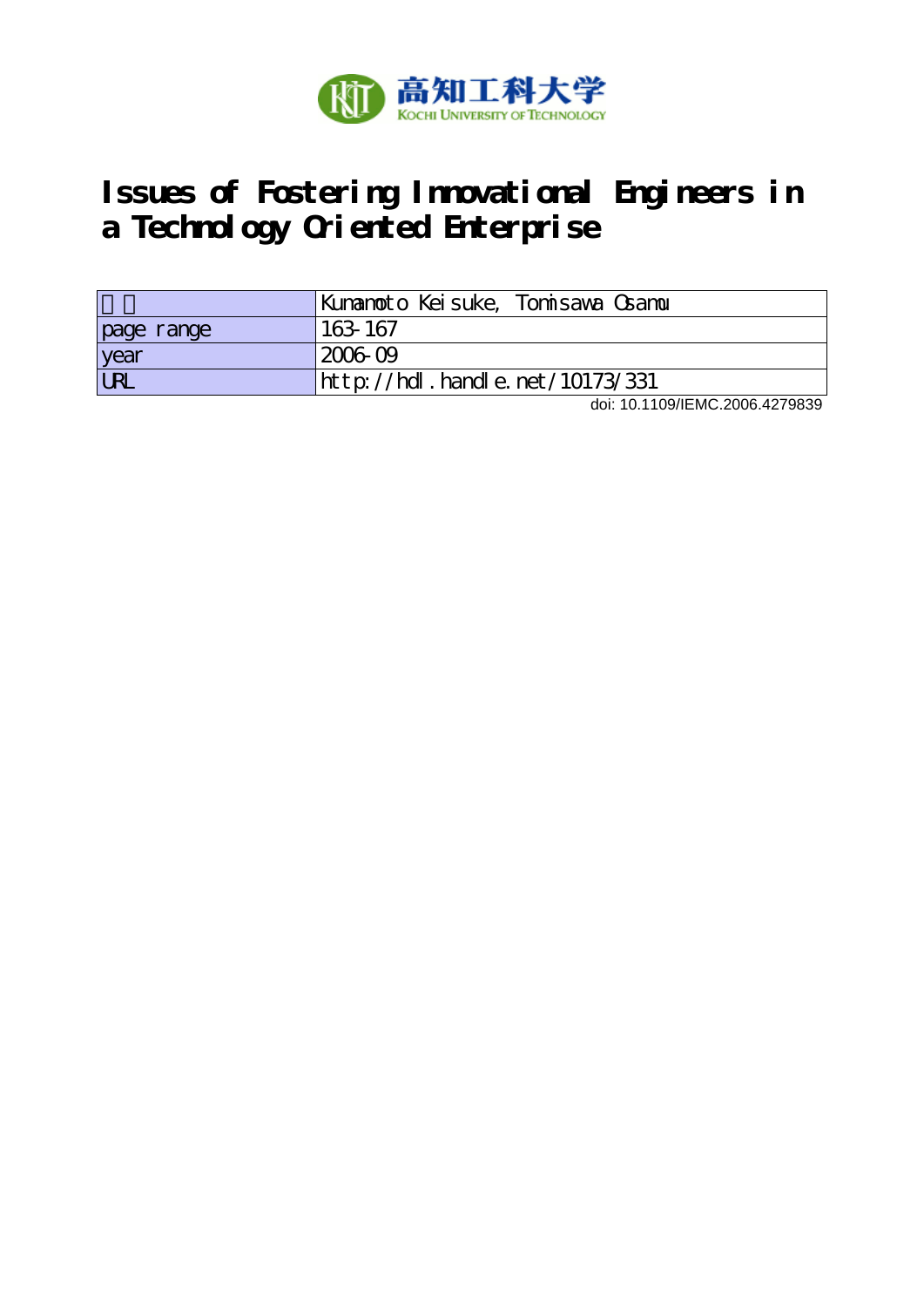# Issues of Fostering Innovational Engineers in a Technology Oriented Enterprise

Keisuke Kumamoto and Osamu Tomisawa Kochi University of Technology Tosayamada, Kochi, Japan

*Abstract-* **In this paper, we will discuss necessity, scout method and the training technique of engineers who will create innovations with a trend analysis of software industries. The criterion for finding human resources is depending upon the person who has her/his own strong interest say "the desire" about innovations. It is important that their cultivation should be worked out under the circumstance of daily job incorporated with their strong interest.** 

*Keywords-* **Human Resource Cultivation, Innovations, Technology Management, Treatment for Personnel Affairs** 

#### I. Introduction

Ikujiro Nonaka has defined innovational people as a knowledge-creating crew which includes knowledge practitioners, knowledge engineers and knowledge officers. In this paper, we will use similar definition for innovative human resource as one which is supposed to play a role of the model proposed by him.

First of all we will point out that the reason of Japanese slumping economy in these days is possibly caused by less innovational activities in the wide area of industries. Then, we will address importance of acquisition and cultivation of innovative engineers to win over the severe competition of technology innovation among technology concentrated software enterprises. We will also discuss the possibility boundary of innovative creation in a software enterprise from the aspect of value-chain and value-net concepts.

Finally, we will try to propound a new model about the scout for innovative human resources and their cultivation related with SECI model by Nonaka

## II. Issues of Technologically Oriented Enterprises *A. Japan's Ailing Economy and Innovations*

Figure 1 shows a comparison of total factor productivities in major countries. Total factor productivity means the broad conception that does not only include engineering 'technological innovation', but also includes the management innovation and the development of labor ability. Here, it is necessary to note that total factor productivity includes factors other than 'technological progress' such as scale economics

Consequently, we may make a judgment that the increasing rate of total factor productivity means the increasing rate of innovations under the concept of "New Combination" that Schumpeter propounded, although both are

not strictly equal in several respects because they include some factor s of scale economics.



Japan's economic growth rate and transition of total factor productivities

| $\frac{8}{5.0}$<br>4.0<br>3.0<br>2.0<br>1.0 |           |           |           |           |           |           |           |
|---------------------------------------------|-----------|-----------|-----------|-----------|-----------|-----------|-----------|
| 0.0                                         |           |           |           |           |           |           |           |
| $-1.0$                                      | $71 - 75$ | $76 - 80$ | $81 - 85$ | $86 - 90$ | $91 - 95$ | $96 - 00$ | $98 - 02$ |
| capital increment<br>contribution           | 3.53      | 1.84      | 1.55      | 1.85      | 1.14      | 0.89      | 0.62      |
| TFP growth rate                             | 0.58      | 2.09      | 1.38      | 2.16      | $-0.16$   | 0.53      | 0.25      |
| labor increment<br>contribution             | 0.39      | 0.71      | 0.55      | 0.71      | 0.52      | $-0.03$   | $-0.51$   |
| GDP growth rate<br>$\overline{\phantom{1}}$ | 4.5       | 4.63      | 3.48      | 4.72      | 1.5       | 1.38      | 0.36      |

Figure 1 Japan's economic growth rate and transition of total factor productivities (Source: OECD statistics database '96)

Based on this assumption, we can tell that Japanese economy had gone very well until 1990 due to innovative activities in comparison to the growth rate of total factor productivities in major countries. But in 5 years after 1991, it showed negative economic growth rate, and the following years, innovations started to grew stagnant and it is feasible to understand that it should be related to the stagnation of economic growth rate.

## *B. Issues of Software Enterprises*

The following is the general description of the chairperson's address appearing in JISA website.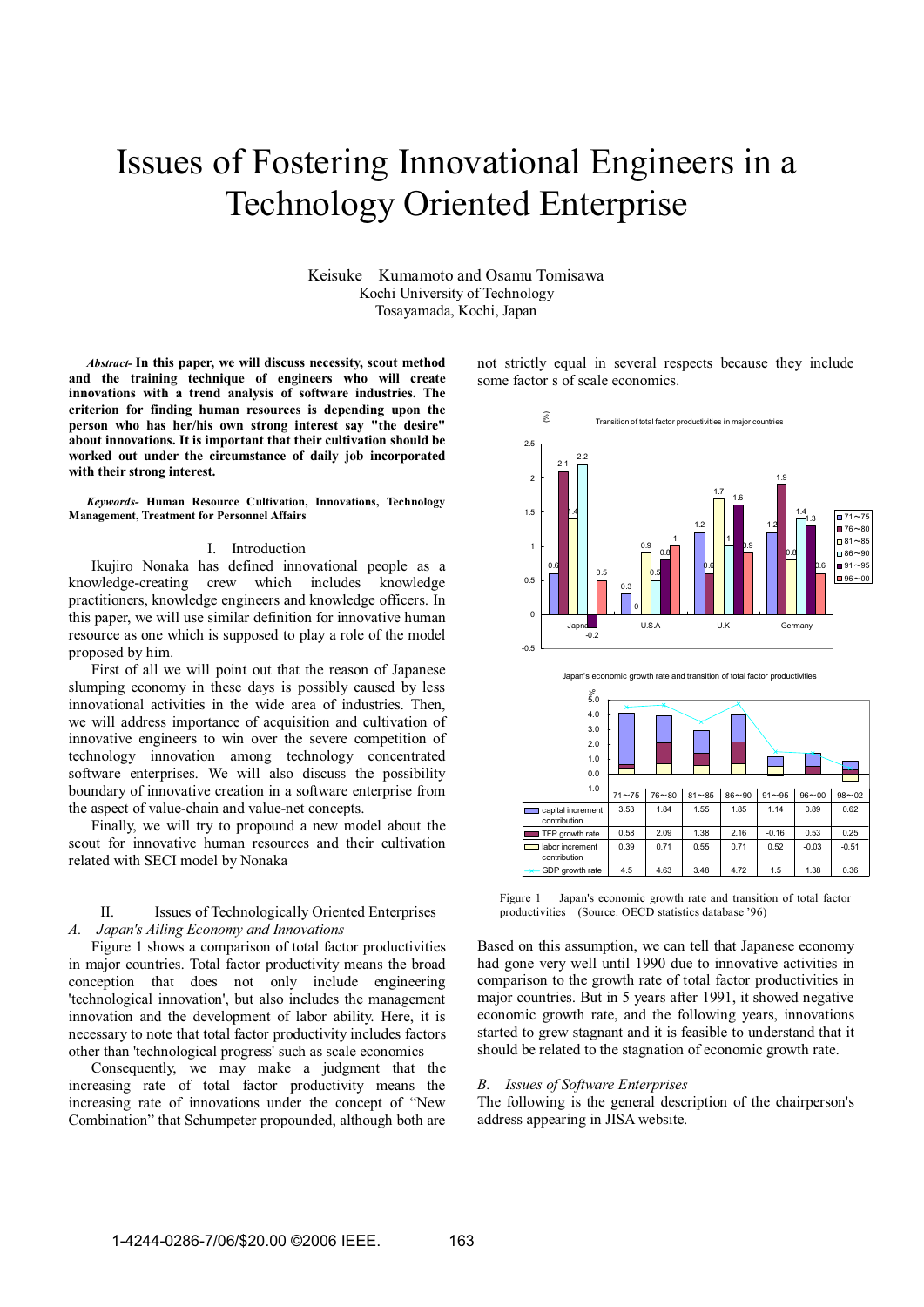"Computers were initially translated into Japanese word that means electronic calculators but now they have changed to ICT (Information Communication Technology) from IT (Information Technology) because they were connected through networks. This dramatic change came true based on the remarkable technology progress in semiconductors, operating system, middleware, massive and high-speed data communications. But now, the world bends their steps toward ubiquitous and society needs high-reliability system that will contribute the infrastructure of economic society with taking advantage of these factors of advanced technology".

As stated above, software enterprises are required to develop extremely high-quality systems despite their scales are dramatically increasing and this is because their systems assume a role of the infrastructure of economic society. Therefore, software enterprises are daily required to change in development techniques such as improvement of project management capabilities and 'synchronous stabilization process' (2) which is adopted by Microsoft.

Moreover, software enterprises are required to adjust to situation that cannot be assumed in the traditional and conventional way of thinking. For example, we must handle issues related to the interface with radio technique, which is needed to become reality of ubiquitous and the adoption with built-in software, which is a new business field.

In that sense, we are facing critical issues to scout innovative engineers and to cultivate them, who can manage those situations.

### III. Innovation Area in a Software Enterprise

### *A. Value Chain in a Software Enterprise*

2. Firstly, system product plan is defined according to the company's strategy. Then, business operations begin to introduce services to the market. After the acceptance of order, consultations to enhance competitive strength are carried out at the macro- and micro- levels and the overall picture of the system is formulated in order to develop.

After that, actual system developments begin and then following processes for the system will continue: basic designing, detail designing, formulation, transition to users and operation supports.

#### *B. Innovation Area in a Software Enterprise*

The main fields that need innovations in the development of systems are system product plan, solution plan, business models and basic design to the development. In the fields of system product plan, solution plan and business models; innovation is required to lead and to enhance the competitive advantage among users by the performance improvement of hardware or the progress of ITC technology. In the fields of basic design to the transition and operation supports, reduction of development period and quality improvement are required by the innovations for development techniques.

### IV. Trend of Human Resource Management

Scheme of human resource management has been different in three periods: from high economic growth period to bubble economy burst period, after bubble economy burst period to present days and now new age is about starting. Following figure indicates a roughly designed schematic diagram in the period of from high economic growth period to bubble economy burst period and after that. High economic growth period was that revenue and profits were both



Figure 2 Value Chain of Software Company

Value chain in a software enterprise is as shown in Figure increasing. In this period, the origin of competitive strength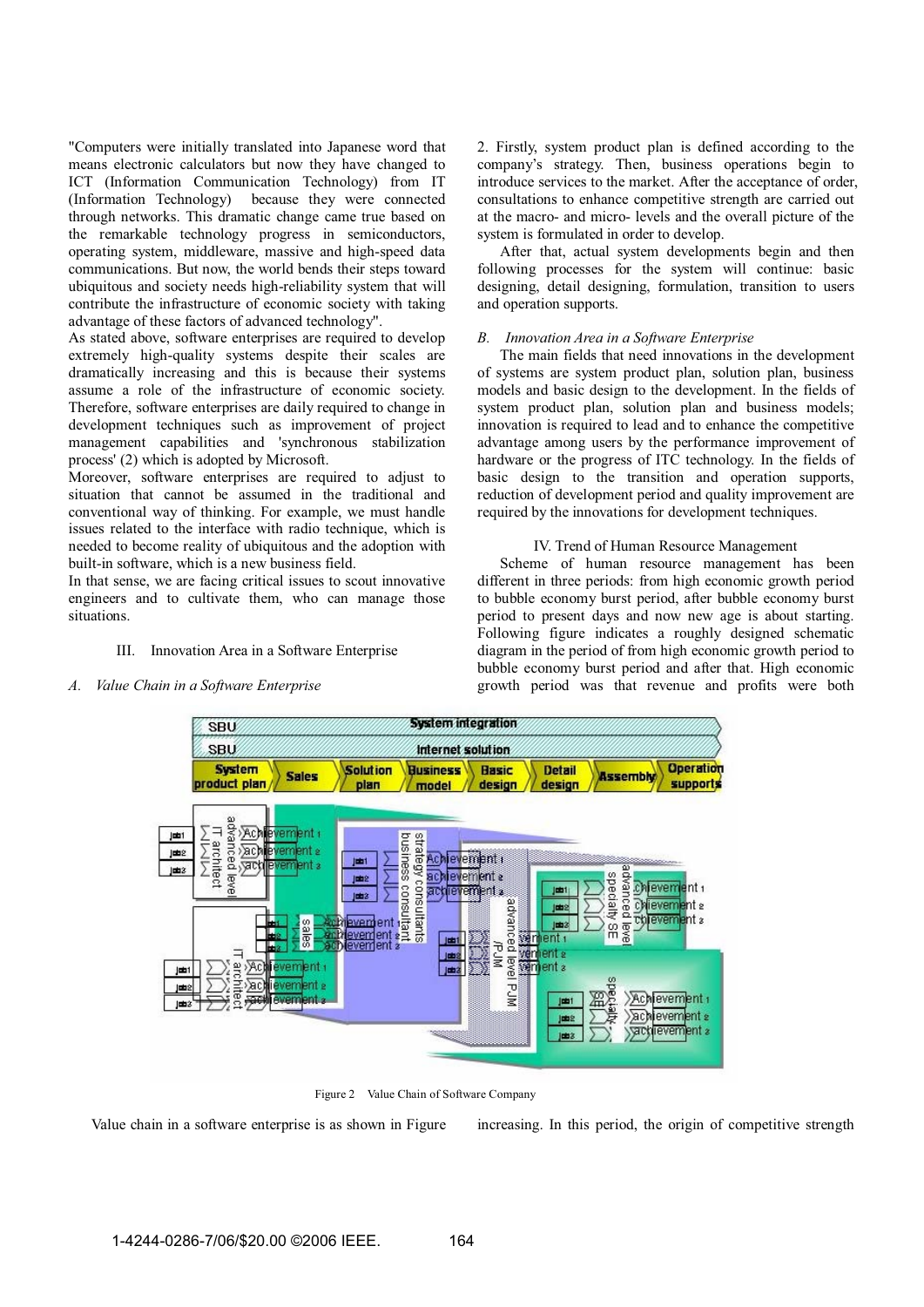was the operation strategy, which was mass production and mass marketing of high quality products with imitating models in Europe or the United States.

Against this demand, there were many enterprises that revised to the cultivation or treatment system by the human resource model that was provided by behavioral pattern on the basis of competency theory. Here, their basic concept was the market



Figure 3. Change of human resource management

Therefore, the important point in human resource management at that time was to cultivate human resource who only work patiently according to plan as though they were cookie cutters without showing doubt the strategy and the business scheme of their enterprise.

For that purpose, according to the system operations of several employee management systems as the center such as lifelong employment system, salary increase system, position advancement system and personnel positioning system of which personnel affairs section had the power as an official authority, followings were worked out: 1. Age-based remuneration system that was premised on the assumption that the skill increases in proportion to the years of continuous employment. 2. Qualification system that clearly specified the aim of ability development. 3. Personnel and job relocation of employees and their skill development that responds to the business strategy as premises for lifelong employment system. Holding of education for ability development and management with dividing all the employees into several level groups. 4. Personnel acquisition according to the recruitment method that only the new graduates who seemed to easily become familiar with the organizational culture and the organizational climate. By these systems, enterprises patiently sought after human resources who shared the same values, high quality and cost reduction.

After the bubble economy burst, new personnel system was sought under the circumstances that revenue and profits were staying flat level or even decreasing. Consequently, they wanted to implement and manage a plan in consideration of efficient investment and short-term achievement because it was difficult to invest in lifelong human resources as it was so. price principle and the management of treatment system by a business line.

Moreover, they carried out as follows: The construction of the assessment system centering on tangible ability and achievements instead of the former assessment system even considered of their potential ability. The operation of education system has changed based on the necessity recognition about individual education with the improvement of individual carrier recognition instead of the former education system that was held for all the employees without variation. Outside human resources was employed to get quick starters to keep up with the rapid changes in the business environment and created new businesses. Thus, mid-level employees were said to be unwanted then the organization was made flat.

In this period, the fundamental idea of human resource management was that employees were resources that can be hired at the cost of the time and they can be laid off when they were unneeded. However, we can say that it did not completely have consistency with so called core competence management or intellectual capital management, which were the mainstream at that time.

Nowadays, according to the importance of innovations, they re-evaluated the strong interest say "the desire" of individuals about the enterprise or the business and also the importance of the imbalance on the basis of mid-level employees.

## V. Human Resource Model of Innovations

In the field of innovation, Nonaka defined the correspondence between the SECI model and the human resource who performs it in his "Knowledge-Creating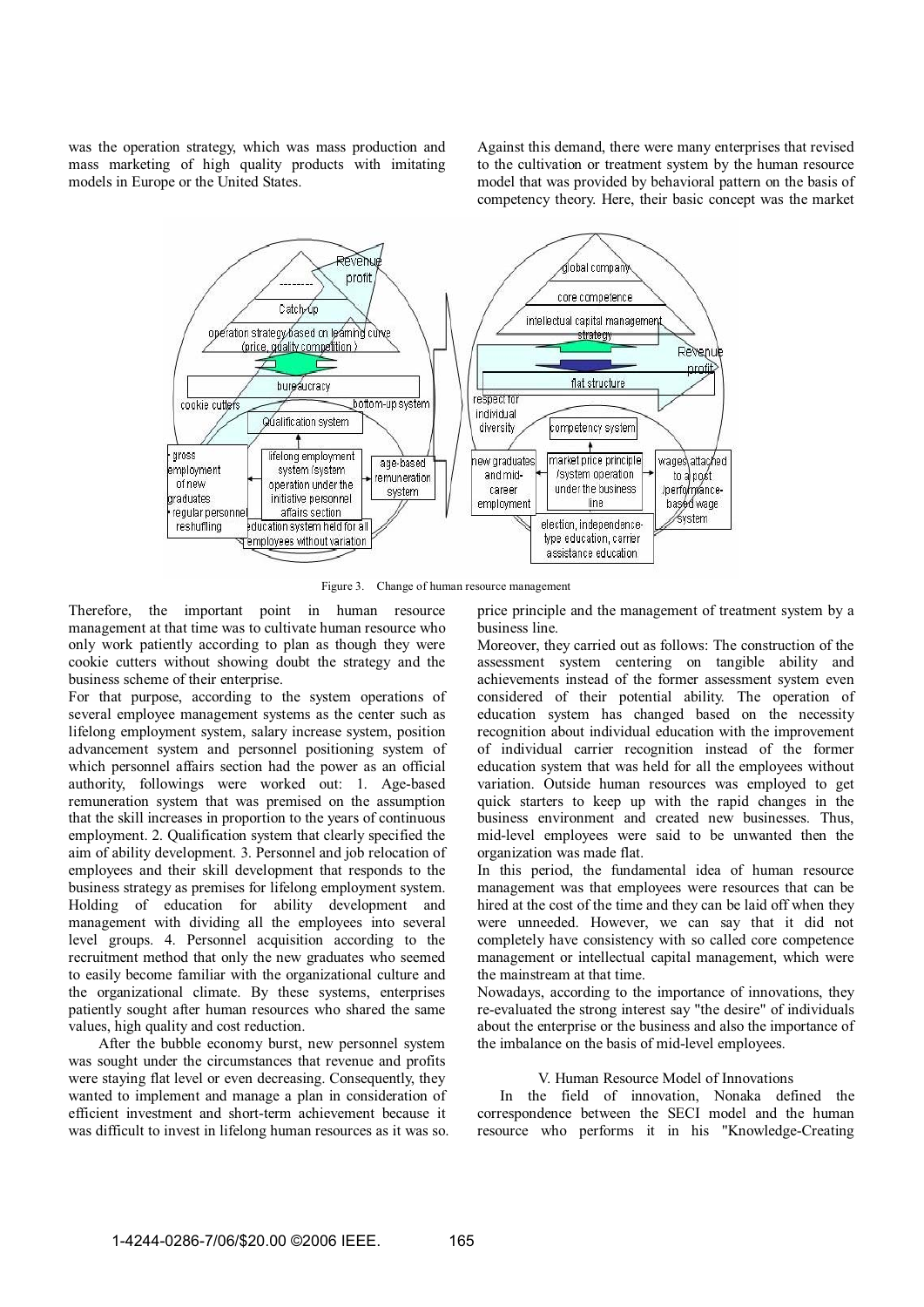Company". Thus, in this section, we will propound a revised model of his theory after confirmation it.

## *A. A Model that Nonaka Propounded*

The Nonaka's SECI model and human resource type who works in the scheme are shown in the figure as follows;



| knowledge practitioners        | forefront employees and middle<br>manager   |
|--------------------------------|---------------------------------------------|
| $\leq$ knowledge operator $>$  | $\leq$ treatment of invisible knowledge $>$ |
| $\le$ knowledge specialish $>$ | $\leq$ treatment of formal knowledge $>$    |
| knowledge engineer             | middle manager                              |
| knowledge officer              | top manager                                 |

Figure 4. Nonaka's SECI model and the knowledge- creating crew

Figure 4 shows the needed talent definition of human resources that are defined in the model.

Nonaka propounded that knowledge practitioners must have strong commitment about converting the world depending on their high intellectual level and their own way of looking. They must also have various experiences outside their company, good conversation skill and a large heart to perform frank discussion with customers or co-workers at the office.

Knowledge engineer must have high-level project management ability, hypotheses formulation technique, technique integration ability, communication, a technique to assist someone to create images and verbalization using metaphor, ability to ferment the sense of trust among team member, ability to characterize future pathway by understanding history.

Knowledge officer must have ability to create knowledge vision to provide sense of direction to creative endeavors of knowledge in a company, ability to let project member know and understand about corporate culture that is the knowledge vision and the basis, ability to justify the quality of knowledge that was created on the basis of organization standard, mysteriously visceral ability to choose project leader without fail, decisive to create chaos by giving project team say enormously challenging target, technique to bring out the commitment from team members with thickly interaction, ability to manage command-and-control of entire system of organized knowledge-creating.

## *B. Proposals of a New Model*

Software development functionally consists of project leader, project manager, leader and development member. Functionally, for instance, development of payroll calculation system, it often consists of functional development group such as monthly calculation, bonus calculation and annual adjustment, and development group of infrastructure such as network.

In Nonaka's innovation model, project leader corresponds to knowledge engineer. Although it can't be completely defined, project manager, functionally divided leader and project member correspond to knowledge operator or knowledge specialist In this formation, super programmer who corresponds to a knowledge operator as a project member is not necessary to be directly connected with the outer world. After learning basic skill by books or in-house training, she/he can contribute to provide innovation as tacit agreement by her/his invisible know-how through private study and duties. Nonaka wrote about knowledge operator in his book, "Since their duties are carried out at forefront of their business and they continuously and directly touch the outer world, they can access the latest information on development of market, technology and competition".

"Almost all of them are forefront employees or line managers so they situate at the nearest from the actual business".

At this point, there is a discrepancy in Nonaka's description that a knowledge operator as a super programmer is not necessary to be directly connected with the outer world. So in this chapter, this type of human resource is defined as a knowledge operator and we try to propound a new human resource model.

## *C. Discovery of Innovative Human Resource and Their Treatment*

Firstly, we clearly specify motivation advancement measures that are adapted to all kinds of occupation and duties, which will be premised on the matters about the discovery of innovative human resource and their treatment.

It will be worked out by ensuring linkages to the transparency of valuation systems. The operation system should be designed that the employee could feel "My duties are duly appreciated and I am satisfied to be treated". By this way, the employee could enhance and keep up her/his motivation. The employee who will practice innovations is carrying out her/his business with thinking about the existence value of her/his own. The actualizing is the first matter with high priority. So the issue is not always related with the regardless of the size of salary nor the treatment, but the environment whether employees can actualize their existence value say "the desire" or not.

For this reason, the company is needed to provide the environment where "the desire" can be actualized for innovation human resources. In other words, it is important that the environment should be in the system that innovation human resources could turn in their report directly to the head